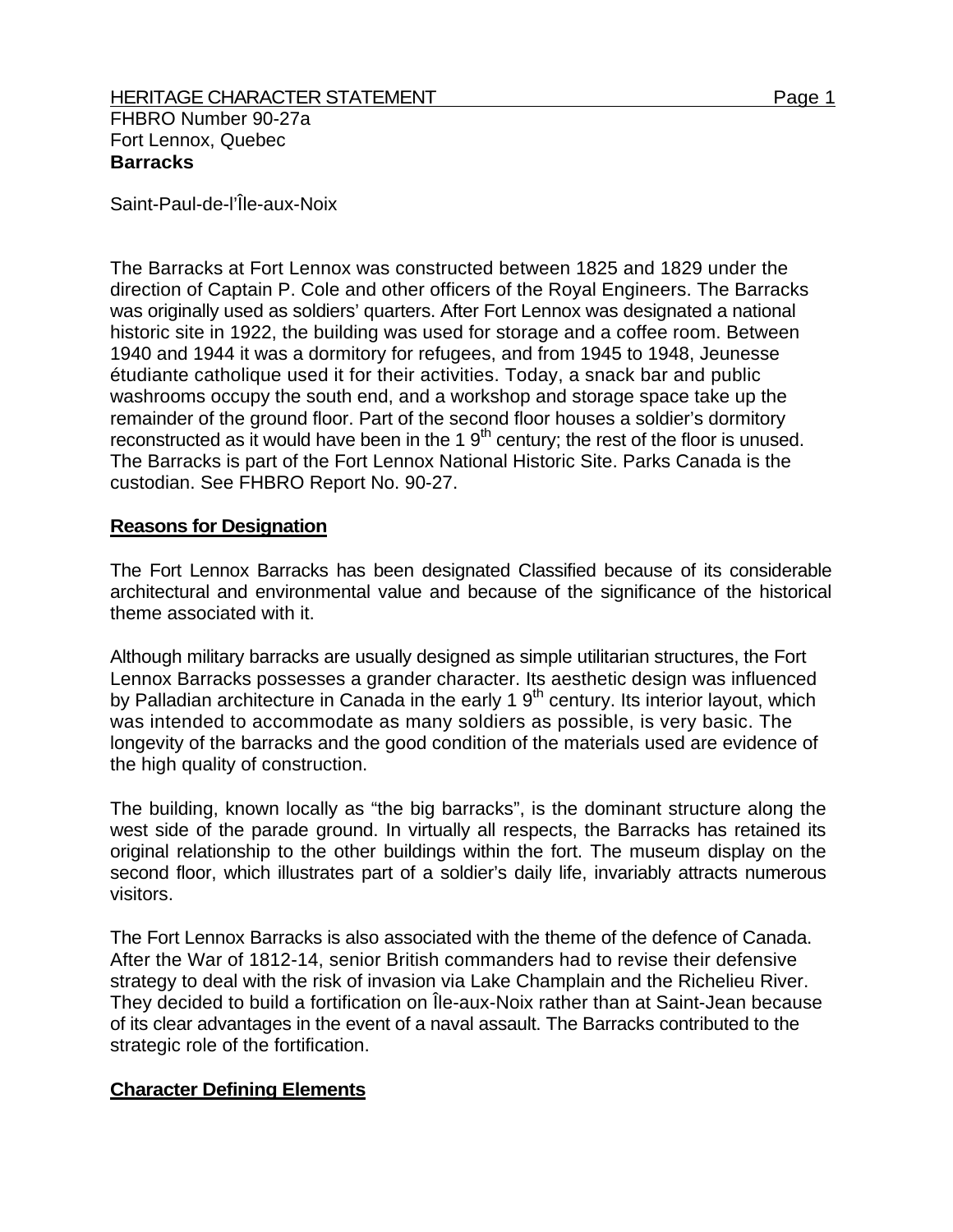The heritage character of the Barracks resides in its formal design, its construction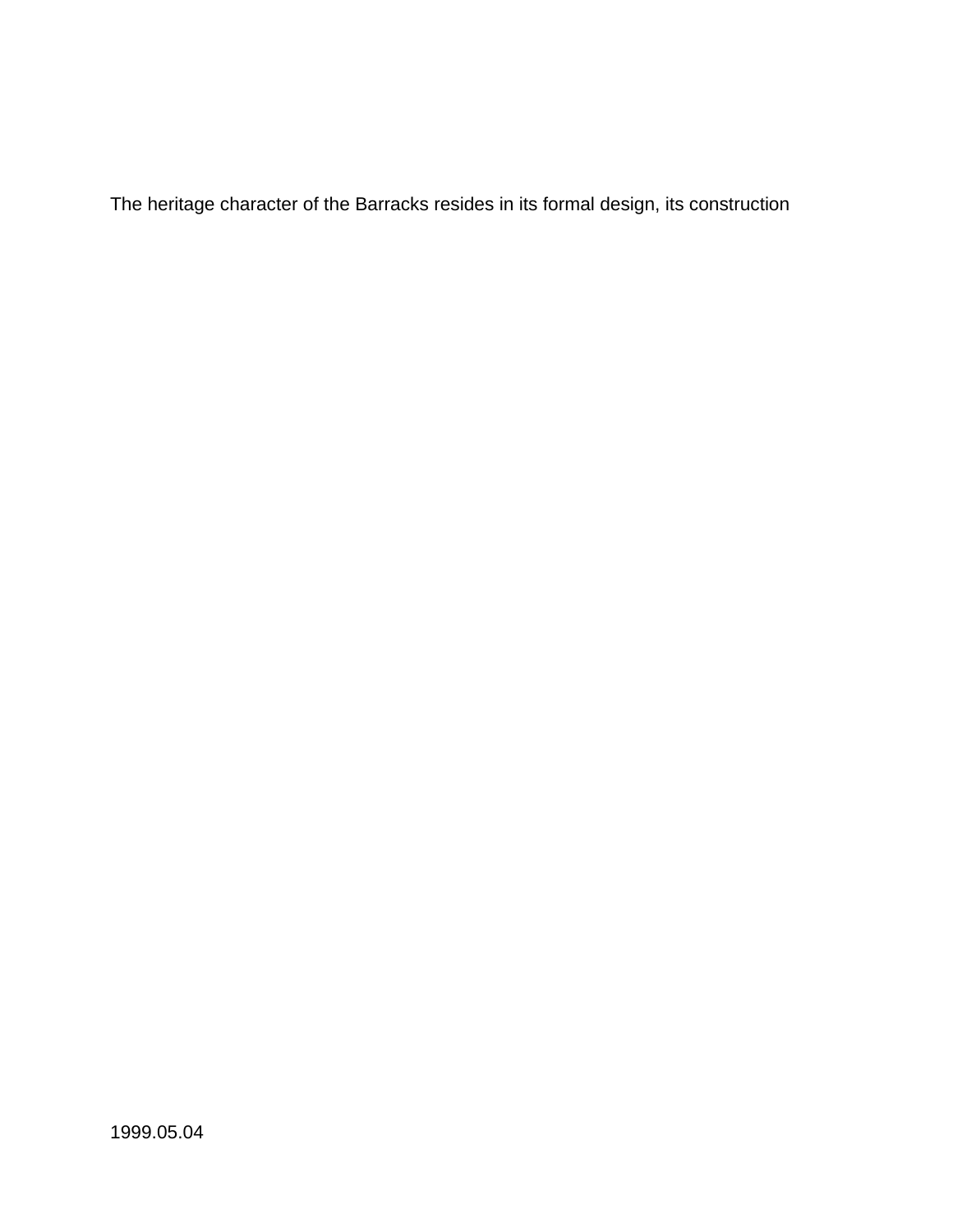Saint-Paul-de-l'Île-aux-Noix

details, its use of space, and the elements that relate to its original purpose. It resides also in its relationship to the parade ground and the other buildings in the fort.

The Barracks owes its grand character to the imposing scale of its facade, but in particular to its fronticepiece surmounted by a pediment with oculus, reflecting a Palladian influence. Other distinctive features are the symmetrical composition, the regular spacing of openings, the hip roof, the five chimney stacks, the arrow slits (in the side and rear walls), and the imposing exterior stairway on the rear wall. All these formal characteristics must be preserved. If the roof is to be replaced, period materials and methods should be used to retain the architectural character. The windows with multiple small panes are a significant element of the building's composition and should be either repaired or replaced with reproductions of the originals.

The masonry walls of the Barracks are very well crafted and should be preserved. The rusticated quoins contrast with the walls, which consist of regular courses. To preserve the visual integrity of the walls, it is recommended that all pointing mortar and replacement stones be identical to the originals (in composition, colour, shape and bonding). In addition, all metal elements should be treated to prevent rusting. All wooden and brick elements included in the original structural design should also be preserved.

There are no decorative elements within interior of the Barracks. This simplicity should be maintained in any future work. The compartmentalization, thick walls, vaults and arrow slits are all indications that the Barracks may have served as a redoubt. Accordingly, it is recommended that the integrity of these elements not be compromised. Any future use of the building or any part of it should adapt to the existing layout and the period interior finishes still in place. The documentation and preservation of the five fireplaces, the metal doors and door hardware, and the rings fastened to the ceilings must still be undertaken.

Maintaining the integrity of the environment and the defensive works around the Barracks is highly desirable. The relationship of the Barracks to the other buildings within the fort has been maintained over the years. No new construction should alter its immediate environment or its relationship to the parade ground. Any new landscaping concept that would be inconsistent with the military context should be avoided.

For further guidance, please refer to the *FHBRO Code of Practice.*